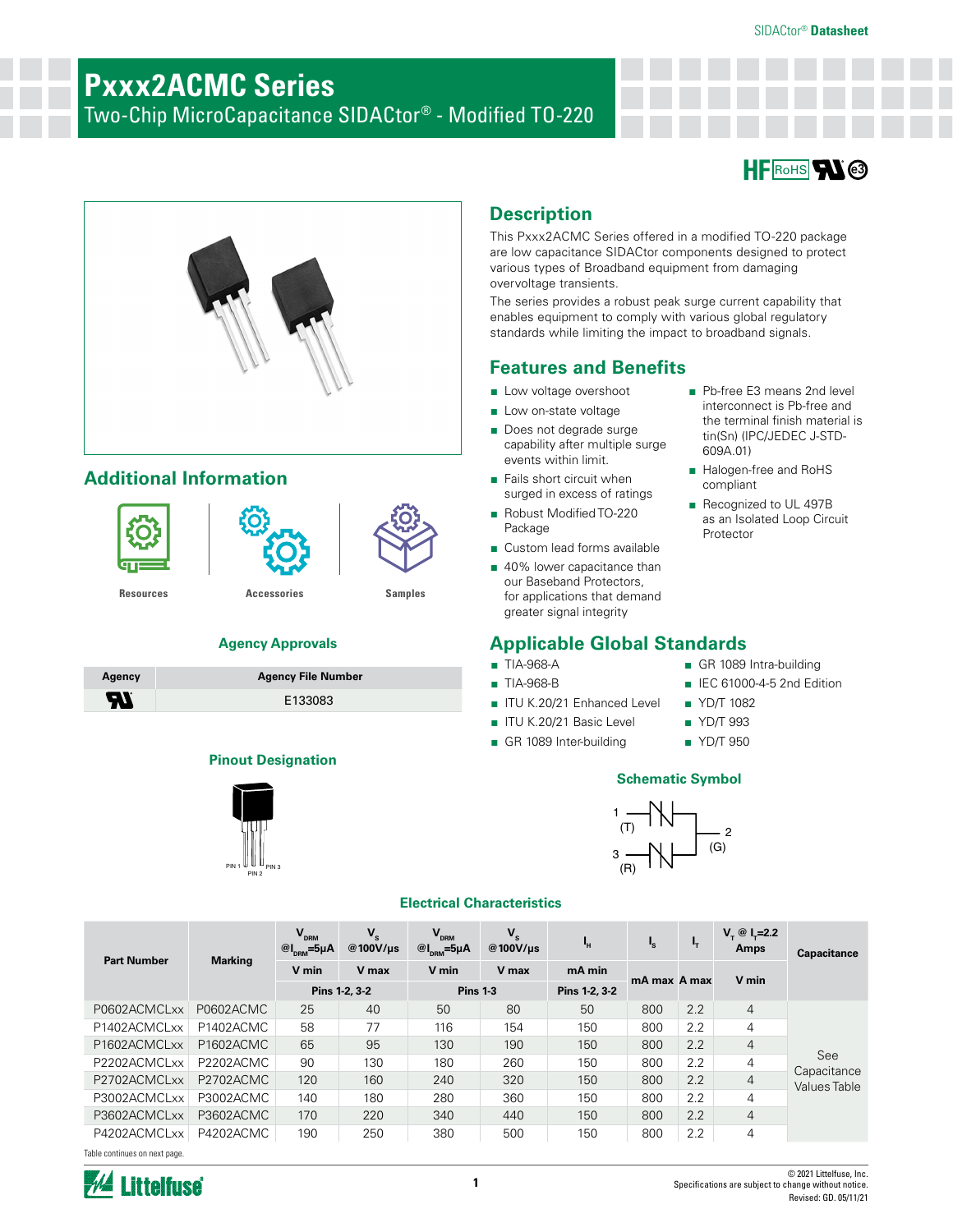Two-Chip MicroCapacitance SIDACtor® - Modified TO-220

### **Electrical Characteristics (continued)**

| <b>Part Number</b> | <b>Marking</b> | $V_{DRM}$<br>$@I_{DRM} = 5\mu A$ | $V_{\rm s}$<br>@100V/us | $V_{DRM}$<br>$@I_{\text{DRM}}=5\mu A$ | $V_{s}$<br>@100V/us | 'n.           | $\mathbf{l}_\mathrm{s}$ | ъ.  | $V_{\tau} \otimes I_{\tau} = 2.2$<br><b>Amps</b> | Capacitance         |
|--------------------|----------------|----------------------------------|-------------------------|---------------------------------------|---------------------|---------------|-------------------------|-----|--------------------------------------------------|---------------------|
|                    |                | V min                            | V max                   | V min                                 | V max               | mA min        | mA max A max            |     |                                                  |                     |
|                    |                |                                  | Pins 1-2, 3-2           | <b>Pins 1-3</b>                       |                     | Pins 1-2, 3-2 |                         |     | V min                                            |                     |
| P4802ACMCLxx       | P4802ACMC      | 220                              | 300                     | 440                                   | 600                 | 150           | 800                     | 2.2 | $\overline{4}$                                   | See<br>Capacitance  |
| P6002ACMCLxx       | P6002ACMC      | 275                              | 350                     | 550                                   | 700                 | 150           | 800                     | 2.2 | 4                                                | <b>Values Table</b> |

### **Notes:**

- Absolute maximum ratings measured at T<sub>x</sub>= 25°C (unless otherwise noted).<br>- Components are bi-directional (unless otherwise noted).<br>- **XX** Part Number Suffix: "**RP**" (Reel Pack), Blank (Bulk Pack), or '60' (Type 60 lead

### **Capacitance Values**

| <b>Part Number</b> |            | pF<br>Pin 1-2 / 3-2<br><b>Tip-Ground, Ring-Ground</b> | pF<br><b>Pin 1-3</b><br><b>Tip-Ring</b> |            |  |
|--------------------|------------|-------------------------------------------------------|-----------------------------------------|------------|--|
|                    | <b>MIN</b> | <b>MAX</b>                                            | <b>MIN</b>                              | <b>MAX</b> |  |
| P0602ACMCLxx       | 25         | 45                                                    | 10                                      | 25         |  |
| P1402ACMCLxx       | 40         | 60                                                    | 20                                      | 35         |  |
| P1602ACMCLxx       | 35         | 55                                                    | 20                                      | 35         |  |
| P2202ACMCLxx       | 45         | 70                                                    | 25                                      | 40         |  |
| P2702ACMCLxx       | 40         | 60                                                    | 20                                      | 35         |  |
| P3002ACMCLxx       | 35         | 55                                                    | 20                                      | 35         |  |
| P3602ACMCLxx       | 35         | 50                                                    | 15                                      | 30         |  |
| P4202ACMCLxx       | 30         | 50                                                    | 15                                      | 30         |  |
| P4802ACMCLxx       | 30         | 45                                                    | 15                                      | 30         |  |
| P6002ACMCLxx       | 30         | 45                                                    | 15                                      | 25         |  |

**Note:** Off-state capacitance (C<sub>o</sub>) is measured at 1 MHz with a 2 V bias.

### **Surge Ratings**

|            | "PP                                          |                                        |                                          |                                              |                               |                             |                                              |                                              |                                           |            |               |
|------------|----------------------------------------------|----------------------------------------|------------------------------------------|----------------------------------------------|-------------------------------|-----------------------------|----------------------------------------------|----------------------------------------------|-------------------------------------------|------------|---------------|
| sein<br>တိ | 0.2/310 <sup>1</sup><br>0.5/700 <sup>2</sup> | 2/10 <sup>1</sup><br>2/10 <sup>2</sup> | 8/20 <sup>1</sup><br>1.2/50 <sup>2</sup> | $10/160$ <sup>1</sup><br>10/160 <sup>2</sup> | 10/560<br>10/560 <sup>2</sup> | 5/320<br>9/720 <sup>2</sup> | $10/360$ <sup>1</sup><br>10/360 <sup>2</sup> | 10/1000 <sup>1</sup><br>10/1000 <sup>2</sup> | 5/310 <sup>1</sup><br>10/700 <sup>2</sup> | $50/60$ Hz | di/dt         |
|            | A min                                        | A min                                  | A min                                    | A min                                        | A min                         | A min                       | A min                                        | A min                                        | A min                                     | A min      | $A/\mu s$ Max |
| ◡          | 50                                           | 500                                    | 400                                      | 200                                          | 150                           | 200                         | 175                                          | 100                                          | 200                                       | 30         | 500           |

**Notes:** 

1 Current waveform in µs

2 Voltage waveform in µs

- Peak pulse current rating (I<sub>PP</sub>) is repetitive and guaranteed for the life of the product.<br>- I<sub>PP</sub> ratings applicable over temperature range of -40°C to +85°C

- The component must initially be in thermal equilibrium with -40°C  $\leq T_{J} \leq +150$ °C

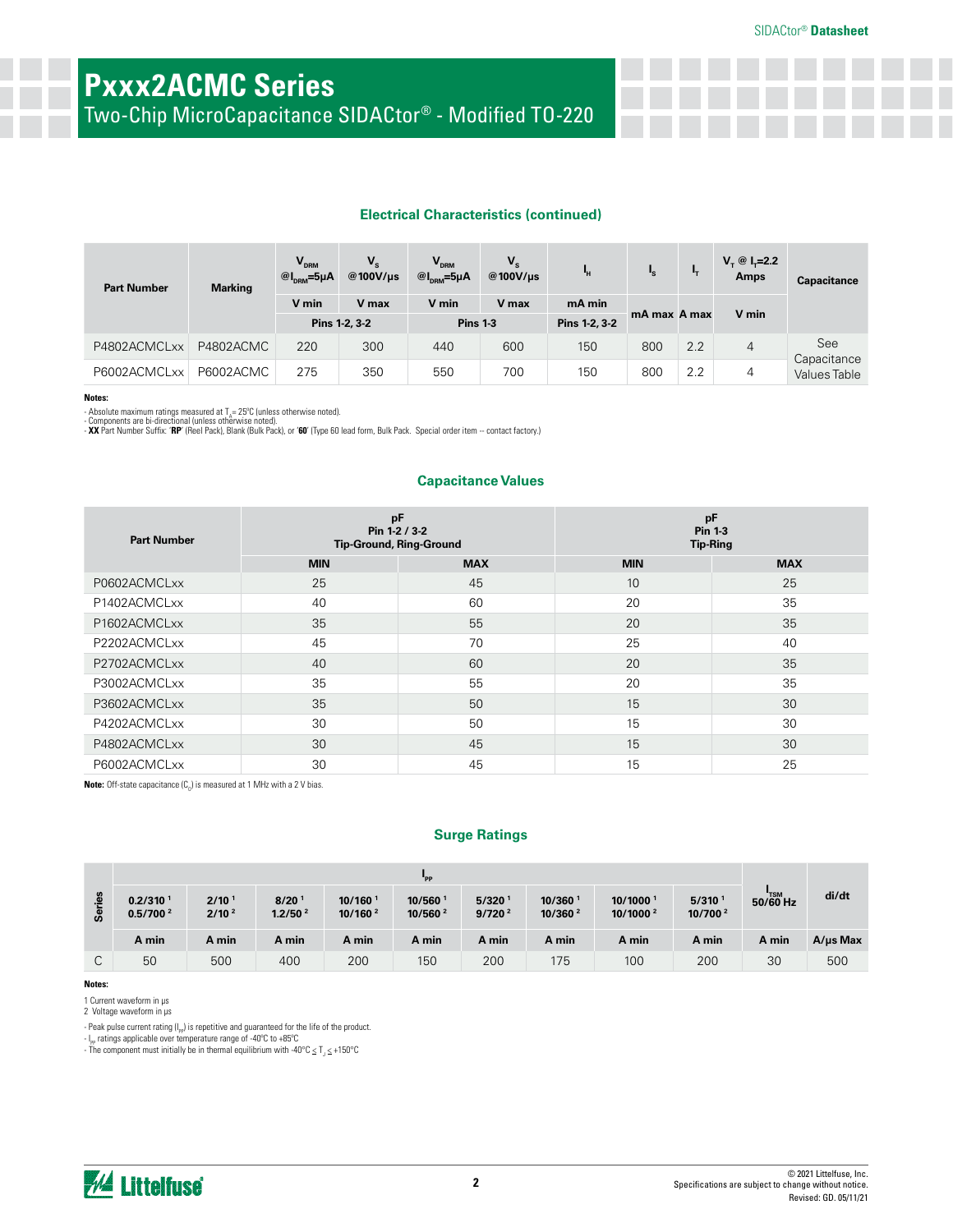Two-Chip MicroCapacitance SIDACtor® - Modified TO-220

### **Thermal Considerations**

|                    | Package                                                              | Symbol         | <b>Parameter</b>                        | Value           | Unit        |
|--------------------|----------------------------------------------------------------------|----------------|-----------------------------------------|-----------------|-------------|
| Modified<br>TO-220 |                                                                      |                | Operating Junction Temperature Range    | $-40$ to $+150$ | $^{\circ}C$ |
|                    |                                                                      | ' s            | Storage Temperature Range               | $-65$ to $+150$ | °C          |
|                    | $PIN 1 \mathbf{U} \mathbf{U} \mathbf{U}_{PIN 3}$<br>PIN <sub>2</sub> | $R_{\theta$ JA | Thermal Resistance: Junction to Ambient | 50              | °C/W        |



### **Normalized VS Change vs. Junction Temperature Normalized DC Holding Current vs. Case Temperature**



### **V-I Characteristics tr x td Pulse Waveform**





*M* Littelfuse®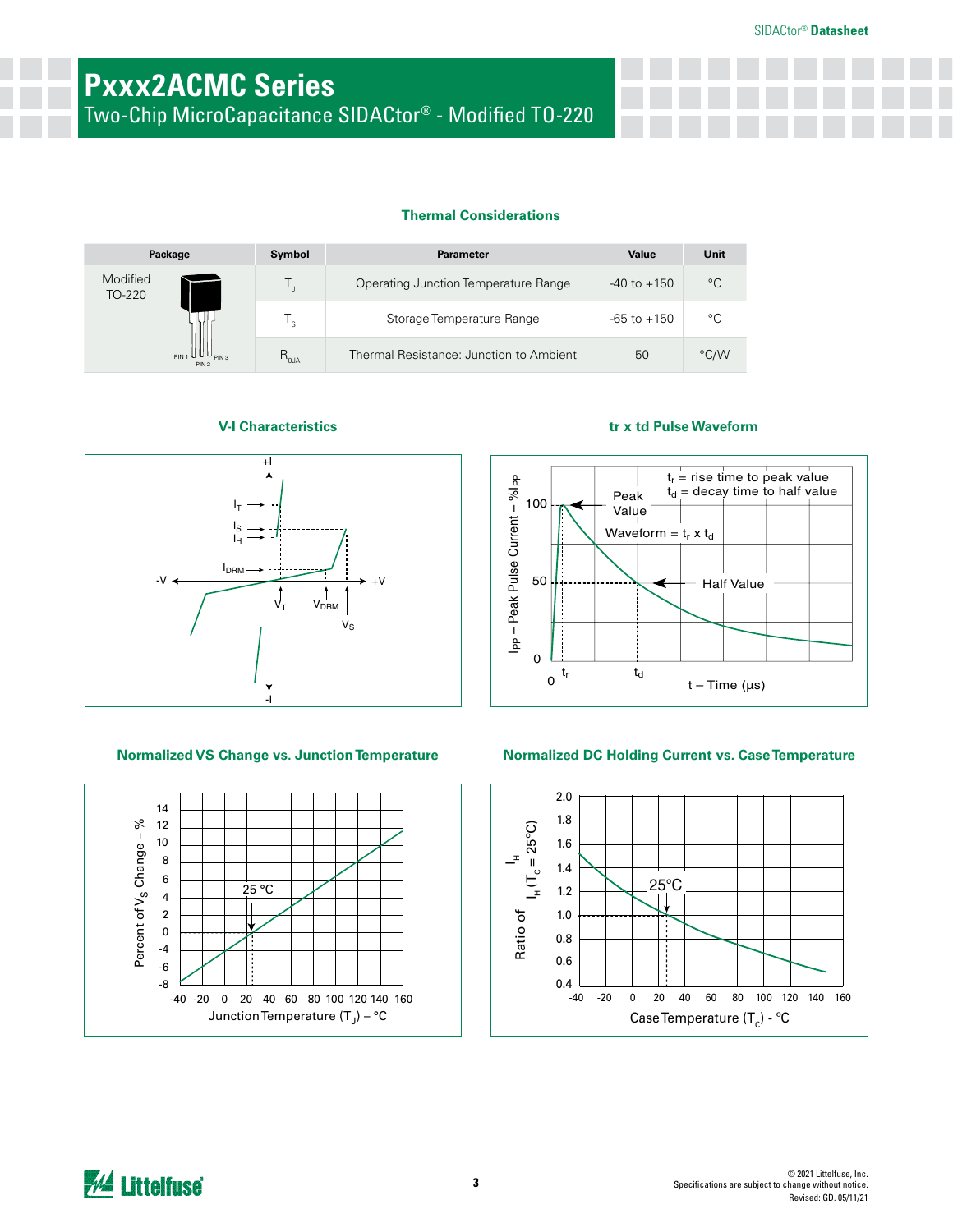# **Pxxx2ACMC Series**

Two-Chip MicroCapacitance SIDACtor® - Modified TO-220

## **Soldering Parameters**

| <b>Reflow Condition</b>     |                                             | Pb-Free assembly<br>(see Fig. 1) |
|-----------------------------|---------------------------------------------|----------------------------------|
|                             | - Temperature Min (T <sub>s(min)</sub> )    | $+150^{\circ}$ C                 |
| <b>Pre Heat</b>             | - Temperature Max (T <sub>s(max)</sub> )    | $+200^{\circ}$ C                 |
|                             | - Time (Min to Max) $(t_*)$                 | 60-180 secs.                     |
| peak)                       | Average ramp up rate (Liquidus Temp (T,) to | 3°C/sec. Max.                    |
|                             | $T_{S(max)}$ to $T_{L}$ - Ramp-up Rate      | 3°C/sec. Max.                    |
|                             | - Temperature (T.) (Liquidus)               | $+217^{\circ}$ C                 |
| <b>Reflow</b>               | - Temperature (t,)                          | 60-150 secs.                     |
| Peak Temp (T <sub>D</sub> ) |                                             | $+260(+0/-5)$ °C                 |
|                             | Time within 5°C of actual Peak Temp (t)     | 30 secs. Max.                    |
| <b>Ramp-down Rate</b>       |                                             | 6°C/sec. Max.                    |
|                             | Time 25°C to Peak Temp (T <sub>a</sub> )    | 8 min. Max.                      |
| Do not exceed               |                                             | $+260^{\circ}$ C                 |



| <b>Lead Material</b>   | Copper Alloy                                              |
|------------------------|-----------------------------------------------------------|
| <b>Terminal Finish</b> | 100% Matte-Tin Plated                                     |
| <b>Body Material</b>   | UL Recognized compound meeting<br>flammability rating V-0 |

### **Physical Specifications Environmental Specifications**

| <b>High Temp Voltage</b><br><b>Blocking</b>                        | 80% Rated $V_{DRM}$ ( $V_{AC}$ Peak) +125°C or<br>+150°C, 504 or 1008 hrs. MIL-STD-750<br>(Method 1040) JEDEC, JESD22-A-101        |
|--------------------------------------------------------------------|------------------------------------------------------------------------------------------------------------------------------------|
| <b>Temp Cycling</b>                                                | -65 $^{\circ}$ C to +150 $^{\circ}$ C, 15 min. dwell, 10 up to<br>100 cycles. MIL-STD-750 (Method 1051)<br>EIA/JEDEC, JESD22-A104  |
| <b>Biased Temp &amp;</b><br><b>Humidity</b>                        | 52 $V_{\text{nc}}$ (+85°C) 85%RH, 504 up to 1008<br>hrs. EIA/JEDEC, JESD22-A-101                                                   |
| <b>High Temp Storage</b>                                           | +150°C 1008 hrs. MIL-STD-750 (Method<br>1031) JEDEC, JESD22-A-101                                                                  |
| <b>Low Temp Storage</b>                                            | $-65^{\circ}$ C, 1008 hrs.                                                                                                         |
| <b>Thermal Shock</b>                                               | $0^{\circ}$ C to +100 $^{\circ}$ C, 5 min. dwell, 10 sec.<br>transfer, 10 cycles. MIL-STD-750 (Method<br>1056) JEDEC, JESD22-A-106 |
| <b>Unbiased Highly</b><br><b>Accelerated Stress</b><br><b>Test</b> | +130°C, 85%RH, 2atm, 96 hrs.<br>JESD22-A-118                                                                                       |
| <b>Resistance to Solder</b><br>Heat                                | +260°C, 30 secs. MIL-STD-750 (Method<br>2031)                                                                                      |